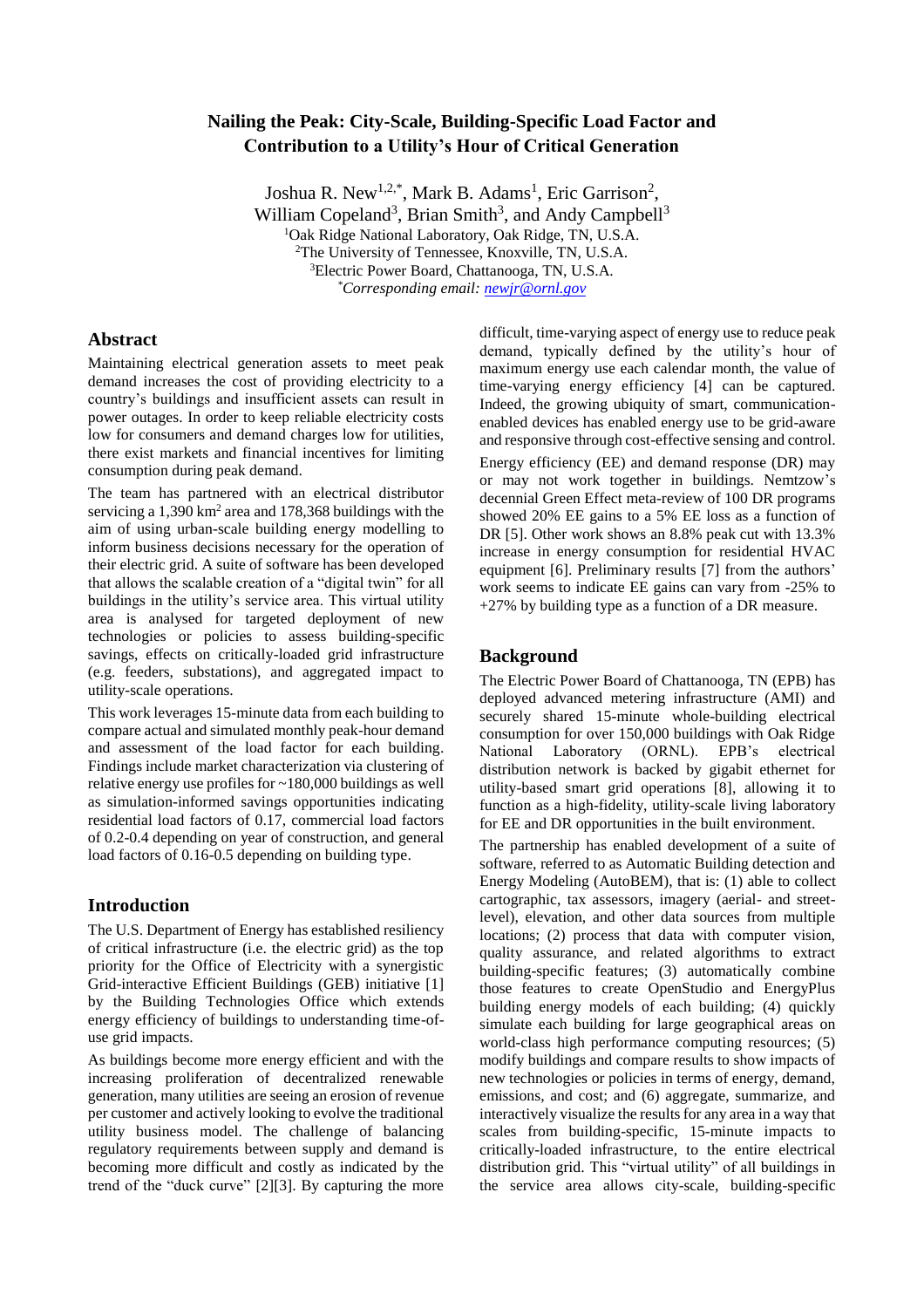analysis with low-cost, same-day turnaround for most what-if scenarios.

Relevant prior work includes survey and comparison matrix of 37 different building-specific data sources [\[9\],](#page-4-0) microclimate variation of energy use [\[10\],](#page-4-1) urban-scale energy modelling capabilities [\[11\]](#page-4-2)[-\[15\],](#page-4-3) long-term climate and resilienc[y \[16\]](#page-4-4)[\[17\],](#page-4-5) creation and analysis of a virtual utility [\[18\],](#page-4-6) and assessment of BEM accuracy to actual 15-minute energy use from over 150,000 real buildings [\[19\].](#page-5-0) This "digital twin" of a utility has leveraged over 3 million simulations and 13TB of data to quantify \$11-35 million in savings across 9 scenarios that may be operationally refined, validated, and shared via case studies for consideration by other utilities. These 9 monetization scenarios fall under 5 use cases related to potential changes in rate structure, demand side management, emissions, energy efficiency, and comparative analysis for customers' consumption [\[18\].](#page-4-6) Once a robust software Measure is written, the current system requires under 7 hours to modify every building model, perform an annual simulation, visualize cost savings (see [Figure 1\)](#page-1-0) using wholesale or retail rate classes, analyze/aggregate electrical load changes to areas-of-interest, and store relevant data in the utility's operational business intelligence systems.



*Figure 1. Utility-scale, building-specific impact can be assessed for energy, demand, emissions, and cost impacts by leveraging big data collection, HPC-enabled processing, simulation of each building, and interactive visual analytics.*

## <span id="page-1-0"></span>**Methods**

#### **Clustering of actual building energy data**

Utilities are more frequently formalizing analysis related to higher-resolution AMI data. Shown in Figure 2 is an example of 2 buildings' scaled kilowatt-hour (kWh) energy pattern from midnight to midnight with data points for every 15 minutes. While a similar pattern is observed, common utility questions may include: (1) "how would we effectively visualize all customers' data for a year?" and (2) "how can we show which customers are similar in a way that is useful?"

Our team first selected time periods of interest (e.g. business hours on weekdays) to time-bin the electricity use for all buildings. We then identify relative usage patterns by applying standard normalization, resulting in each building's peak 15-minute use value as 1.0 and its lowest as 0.0.



*Figure 2. A plot of 24-hour energy use for two actual buildings' 15-minute profiles shows similar trends that might indicate candidacy for a specific DR technology.*

Clustering, via *k*-means, was used to segment all customers into significantly different load-shape patterns by minimizing the distance from each observation to the *k* cluster centroids based on within-cluster sum squared difference by adjusted/normalized kWh as defined by Equation 1

$$
\arg\min_{\mathbf{S}} \sum_{i=1}^{k} \sum_{\mathbf{x} \in S_i} \|\mathbf{x} - \boldsymbol{\mu}_i\|^2
$$
\n(1)

where  $\mu_i$  is the mean of the observations, x, assigned to cluster Si. By clustering buildings into unique load shapes, it is anticipated that additional building characteristics relevant to marketing and niche DR applications might be made known.

#### **Analysis of simulated building energy data**

EnergyPlus [20] and OpenStudio [21] are the building physics simulation engine and middleware software development kit in which DOE has invested \$93 million since 1995. New features, better runtime performance, and creation of new prototype models of building types have recently been created from assessments of real buildings [22][23] to facilitate accurate and timely modeling of the U.S. building stock. We leverage these tools to create and simulate models of every building in the utility's service area where, due to privacy concerns, there are no internal details of the buildings directly sensed.

Quality assurance and quality control methods were previously applied to the actual 15-minute AMI data [19]. The actual annual 15-minute energy use intensity (EUI), kWh per building floor area, was stored in a ~35,040 element long feature vector for every building. Each building's actual profile vector was then compared against the simulated data for 3 residential vintages and every combination of the 6 vintages of 16 commercial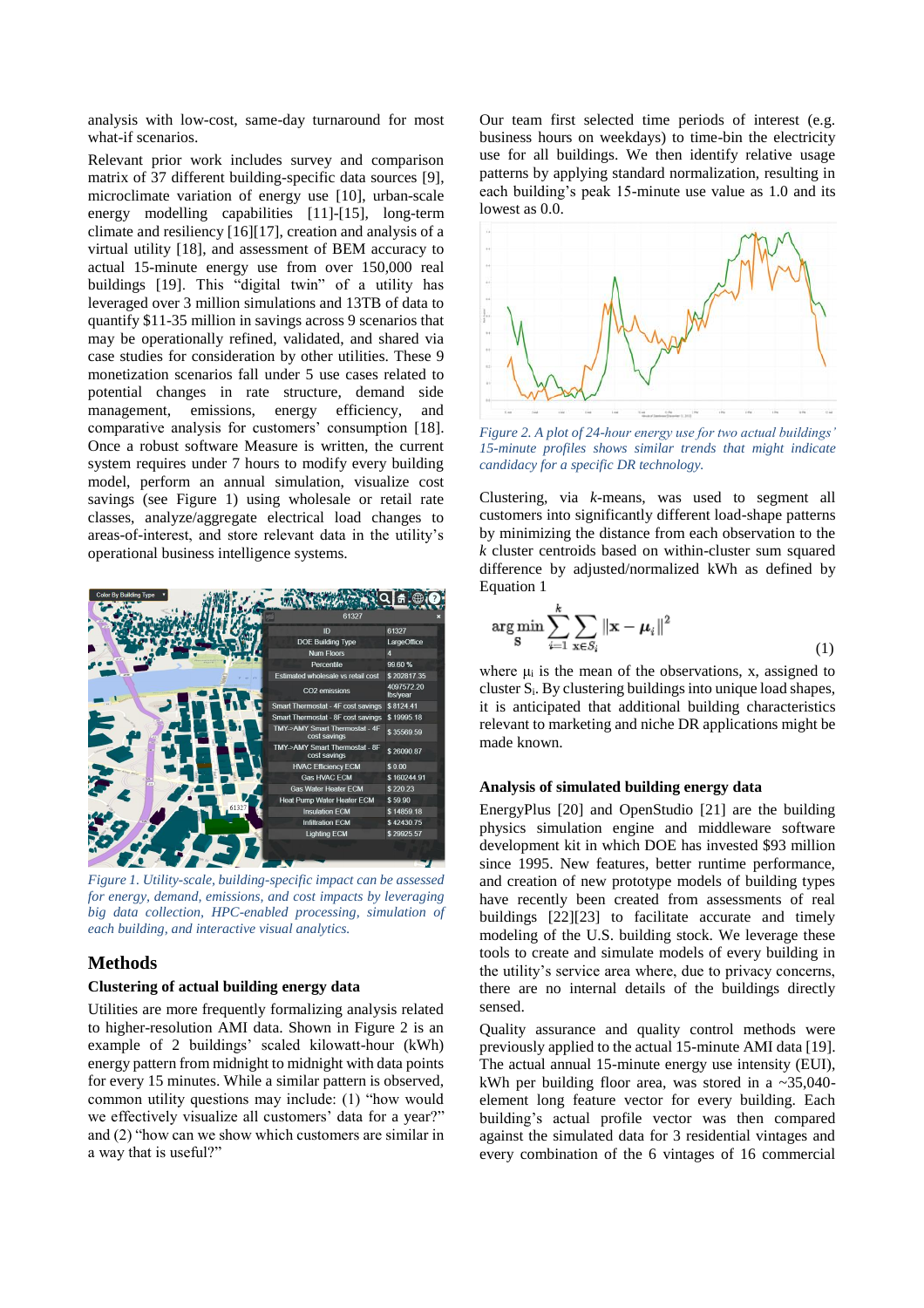building types using a dynamic 35,040-dimensional Euclidean distance.

A common metric used by utilities is "load factor," which is the ratio of the average energy use to peak demand as defined in equation 2. If a building's site DR was perfectly managed, its energy use would not vary with time and yield a load factor of 1. Conversely, a building with a load factor near 0 may have significant opportunities for DR.

#### $LoadFactor = Total(kWh) / (kWpeak * numhours)$  (2)

Buildings with low load factor (i.e. occasionally showing high demand) impose higher costs on an electrical system where expensive generation assets must be maintained to meet the relatively high demand. This is used as a metric to target individual buildings and flatten the utility-scale duck curve. We report results characterizing load factor by building type and vintage to promote discussion regarding unique EE and DR opportunities for specific types and vintages of a building. In ongoing work, we use simulations to assess the impact of technologies or policies on building-specific load factor and utility-scale demand charges.

#### **Results**

### **Clustering of actual building energy data**

Using 96-dimensional k-means clustering on AMI data for different customer classes and time scales, the team

was able to identify unique usage patterns that are actionable. As shown in the top row of Figure 3, our team was able to identify a typical residential trend with peaks between 5:00 and 7:00pm. This type of average daily profile from 15-minute data can help utilities identify the highest peak-hour contributors. Indeed, the 26,048 residential meters belonging to the cluster shown in the top right of [Figure 3](#page-2-0) were verified to be contributing more to the utility's demand charges and offer the greatest potential sites for demand response solutions.

In contrast to average daily profile for residential buildings, we also showcase 8 average weekly profiles for commercial buildings and the utility-relevant market segmentation this provides. Scaled kWh data during business hours from AMI for GSA-1, 2, and 3 buildings (i.e. small, medium, and large commercial) were clustered using Equation 1 in a way that should generalize to other utilities. These findings may help target EE and DR measures to the most relevant customers based on market segmentation by load profile. As a specific example, the grey line on the bottom-right o[f Figure 3](#page-2-0) shows periods of highest activity on Sunday, Saturday, and Wednesday. Through investigation using geo-registered AMI meters and Google Street View, this cluster was verified to be composed primarily of houses of worship, a metaproperty building type not indicated elsewhere in the utility's databases and could be used to improve building energy model characteristics.



<span id="page-2-0"></span>*Figure 3. Actual 15-minute data from ~180,000 residential customers was clustered and displayed (top left) rendered in faint blue to clarify overlap within the cluster (top middle), and identify unique load profiles, including one daily profile representing 26,048 residential meters (top right). Average daily profiles can help identify high-value buildings for demand response while average weekly profiles can facilitate market segmentation for implementation. This technique was used to identify unique daily and weekly clusters across the utility's entire area, including 9 clusters for all residential buildings during business days in Spring or Fall (bottom left) and 8 for all commercial buildings (rate classes of GSA-1, 2, 3) during business hours (bottom right). This market segmentation into unique daily and weekly profiles allow utilities to identify, align resources, and appropriately market relevant EE and DR services.*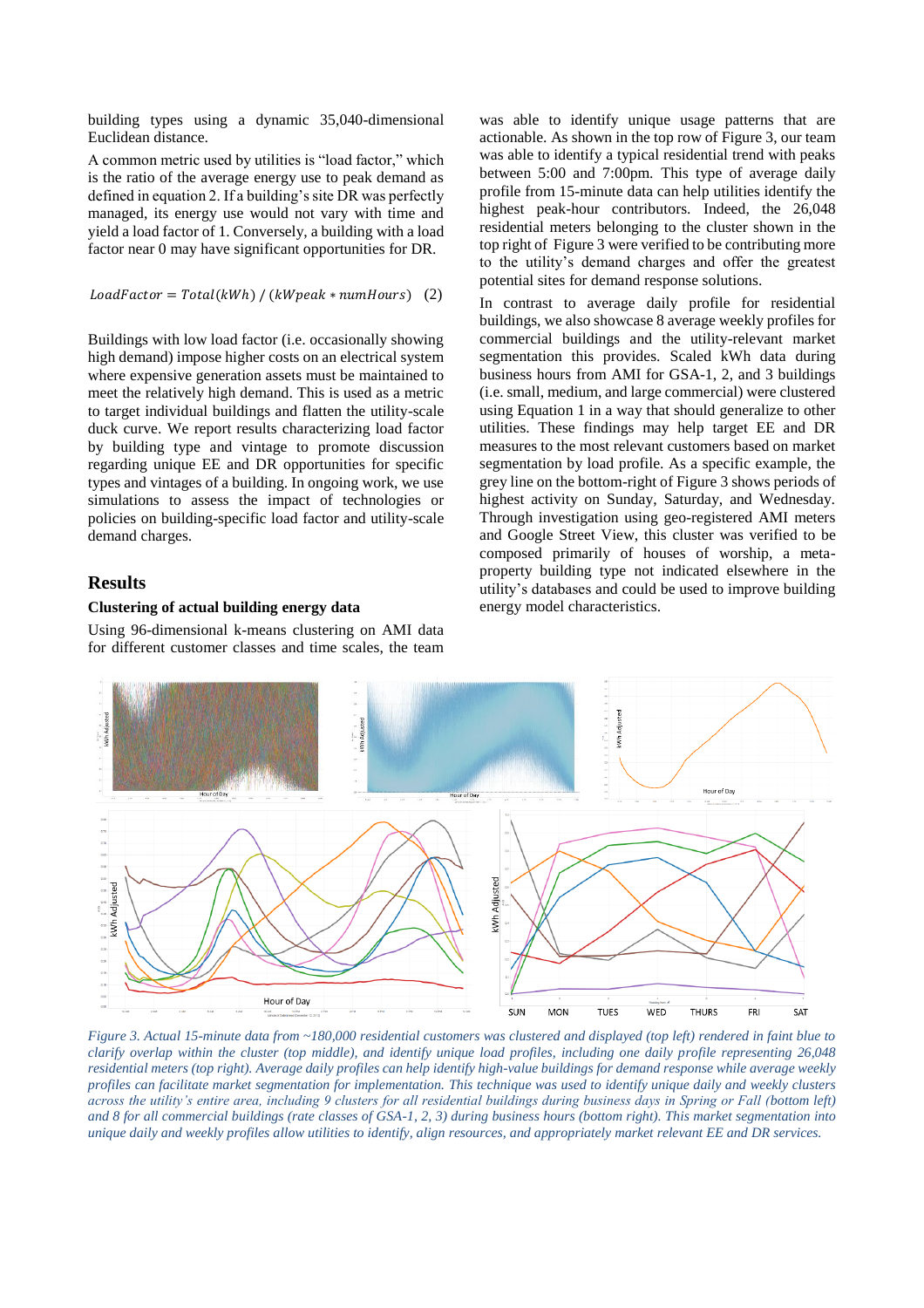#### **Analysis of simulated building energy data**

Quality assurance and quality control algorithms were applied to the actual 15-minute AMI data for all buildings with previous work showing aggregated error rates between simulated buildings and measured data [19]. For this paper, outliers were removed, resulting in a reduction from 178,368 buildings to 178,333 buildings. Using annual electricity use intensity profiles of 15-minute data for each building, building types were assigned based on closeness of match to every combination of residential and commercial building type and vintage. We then computed both actual and simulated load factors for each building. In [Table 1,](#page-3-0) we anonymize by reporting only the number of each building type, the corresponding percent, and load factor for each building type after selecting only building types with a significant number of buildings.

It should be noted that while our EUI clustering technique for assigning building type shows 96% of buildings to be residential, similar to the United States average of 95%, the utility's records show approximately 80% as residential. While this technique has the advantage of closely matching the measured load profiles of the real building, there is currently not sufficient data to rate its classification accuracy in terms of assigning building type. Upon further analysis, we found unusually large buildings (in terms of conditioned floor area) classified as residential, pointing toward areas for future improvement. The load factor for residential and commercial building types has been sorted to show Outpatient as having the least potential for DR and residential buildings as having the most. In practice, however, this may be offset by the significant difference in the tractable number of targetable buildings for potential DR offerings, energy consumption, and business models relevant to these building types.

<span id="page-3-0"></span>*Table 1. Assigning building type based on EUI15m for buildings in Chattanooga, TN allows categorization of each building type in terms of potential for DR and improving low load factors.*

| <b>Building Type</b>     | Num<br><b>Bldgs</b> | % of all<br><b>Bldgs</b> | Avg.<br>Load<br><b>Factor</b> |
|--------------------------|---------------------|--------------------------|-------------------------------|
| <b>IECC Residential</b>  | 171821              | 96.35%                   | 0.164                         |
| Warehouse                | 799                 | 0.45%                    | 0.166                         |
| MidriseApartment         | 851                 | 0.48%                    | 0.261                         |
| SmallHotel               | 1557                | 0.87%                    | 0.261                         |
| <b>HighriseApartment</b> | 2068                | 1.16%                    | 0.263                         |
| LargeHotel               | 408                 | 0.23%                    | 0.365                         |
| OuickServiceRest.        | 318                 | 0.18%                    | 0.380                         |
| Hospital                 | 319                 | 0.18%                    | 0.399                         |
| Outpatient               | 59                  | 0.03%                    | 0.501                         |

Rather than reporting every combination of building type and vintage, the authors felt it more tractable and potentially interesting to aggregate load factor based on vintage [\(Table 2\)](#page-3-1). With the same classification caveats

described previously, this analysis indicates similar DR opportunities in residential buildings, regardless of age, whereas older commercial buildings are better than newer ones in terms of load factor.

<span id="page-3-1"></span>*Table 2. Residential buildings show high DR potential across vintages, but with deployment challenges for such large numbers of buildings. While older buildings typically consume more energy than newer buildings, usage profiles of newer buildings often indicate greater DR potential from a load factor perspective than older buildings.*

|            | <b>Vintage</b> | <b>Num</b><br><b>Bldgs</b> | % of all<br><b>Bldgs</b> | Avg. Load<br><b>Factor</b> |
|------------|----------------|----------------------------|--------------------------|----------------------------|
| Residentia | 2006           | 16217                      | 9.1%                     | 0.170                      |
|            | 2009           | 6357                       | 3.6%                     | 0.177                      |
|            | 2012           | 149247                     | 84.0%                    | 0.163                      |
| Commercial | Pre-1980       | 670                        | $0.4\%$                  | 0.405                      |
|            | 1980-2004      | 1064                       | $0.6\%$                  | 0.296                      |
|            | 90.1-2004      | 1478                       | 0.8%                     | 0.255                      |
|            | 90.1-2007      | 268                        | 0.2%                     | 0.338                      |
|            | 90.1-2010      | 1224                       | 0.7%                     | 0.208                      |
|            | 90.1-2013      | 1808                       | 1.0%                     | 0.256                      |

## **Future Work**

The utility has prioritized over 30 use cases for a "virtual utility." This was used to define 9 monetization scenarios under the top 5 use cases related to: (1) potential changes in rate structure, (2) demand side management, (3) emissions, (4) energy efficiency, and (5) comparative analysis for customers' consumption to assist bill inquiries [\[18\].](#page-4-6) While this study supports those scenarios and use cases, detailed estimates, analysis, or summary of specific energy, demand, emissions, and monetary savings are explicitly beyond the scope of this publication but is reported in other publications currently in-review. Furthermore, recommendations for specific technologies, policies, incentive structures, or business models are subjects of potential future publications. Ongoing work is leveraging the virtual utility to analyse the roles of electrification (e.g. electric vehicle adoption and managed charging), decremental value of decentralized generation (e.g. solar), short-term weather impacts for load management, resiliency for determining placement of local storage for islandable microgrids, and long-term climate analysis for infrastructure planning at the electrical distribution scale.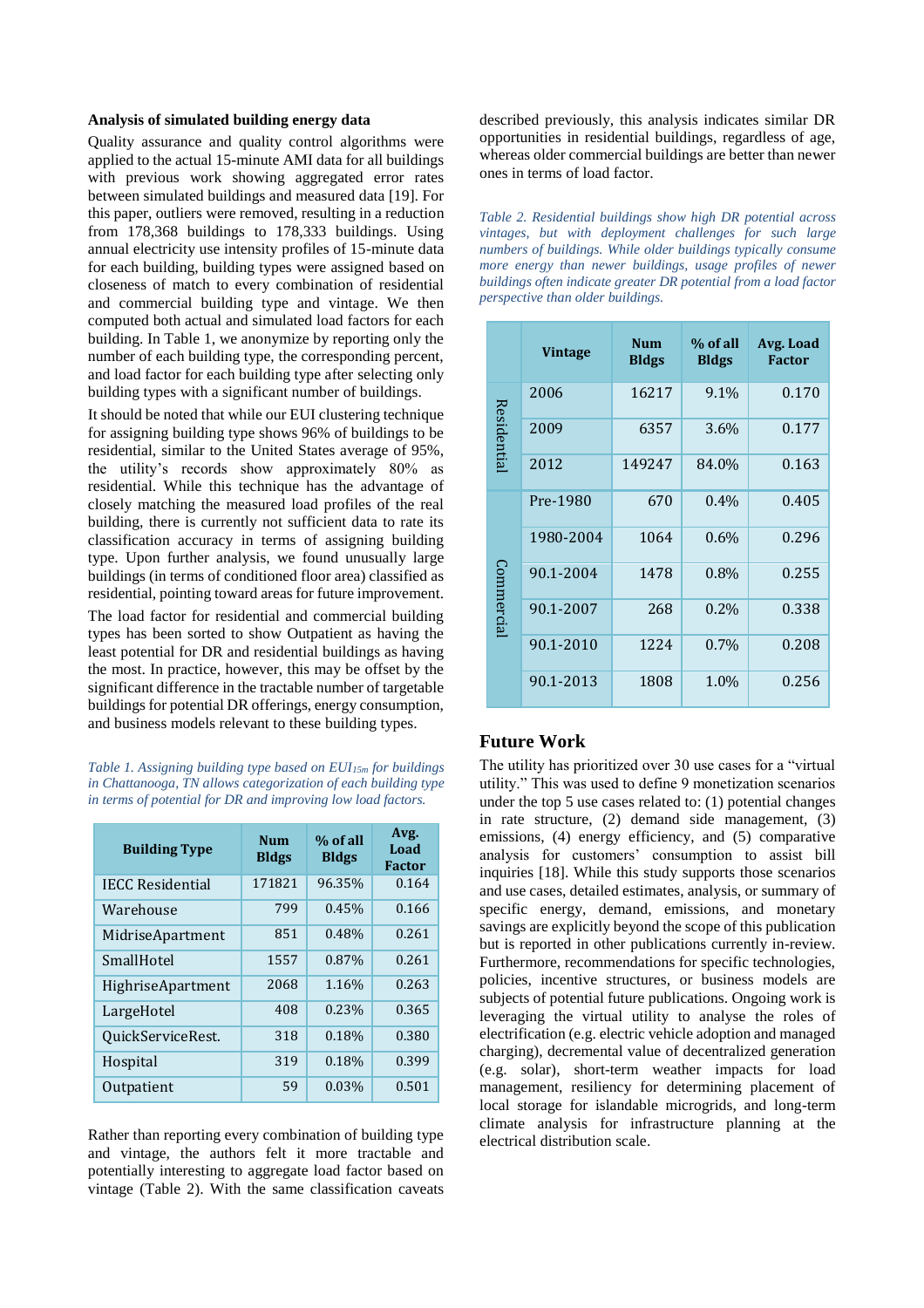## **Conclusion**

Actual 15-minute whole-building electrical consumption measured by revenue-grade meters from 178,368 customers has been clustered into 9 residential categories to show unique hourly and daily load profiles for U.S. homes in Chattanooga, TN. A similar analysis resulted in 8 categories for commercial buildings that allow better understanding of building-specific dynamics and marketing for energy-, demand-, emissions-, and costsaving opportunities.

Actual and scenario-based simulation of energy use at sub-hourly levels for each building is compared to utilityscale peak-hour energy use for each calendar month to quantify each building's contribution percentile to utilityscale demand during each hour of critical generation. We showcase initial results using EUI-based Euclidean distance between simulation and actual data to assign building type and report average load factor by building type and vintage to highlight the opportunities, unique challenges, and market segmentation for building energy efficiency and demand response.

## **Acknowledgement**

This material is based upon work supported by the U.S. Department of Energy, Office of Science, and Building Technologies Office. This research used resources of the Oak Ridge National Laboratory Building Technologies Research and Integration (BTRIC), which is a DOE Office of Science User Facility. This work was funded by field work proposal CEBT105 under DOE Building Technology Office Activity Numbers BT0302000 and BT0305000. This research used resources of the Oak Ridge Leadership Computing Facility at ORNL, which is supported by the Office of Science of the DOE under Contract No. DE-AC05-00OR22725.

This manuscript has been authored by UT-Battelle, LLC, under Contract Number DEAC05-00OR22725 with DOE. The United States Government retains and the publisher, by accepting the article for publication, acknowledges that the United States Government retains a non-exclusive, paid-up, irrevocable, world-wide license to publish or reproduce the published form of this manuscript, or allow others to do so, for United States Government purposes. DOE will provide public access to these results of federally sponsored research in accordance with the DOE Public Access Plan [\(http://energy.gov/downloads/doe-public-access-plan\)](http://energy.gov/downloads/doe-public-access-plan).

### **References**

- [1] Nemtzow, D. (2019). Grid-interactive Efficient Buildings. [\[Web\]](https://www.energy.gov/eere/buildings/grid-interactive-efficient-buildings)
- [2] Denholm, P., Margolis R., and Milford J. (2008). Production Cost Modeling for High Levels of Photovoltaics Penetration. *Technical Report* NREL/TP-581-42305. [\[PDF\]](https://www.nrel.gov/docs/fy08osti/42305.pdf)
- [3] California Independent System Operator Corporation (2019). Duck Curve - What the duck curve tells us about managing a green grid. Fast Facts. [\[PDF\]](https://www.caiso.com/Documents/FlexibleResourcesHelpRenewables_FastFacts.pdf)
- [4] Frick, N., Eckman, T., & Goldman, C. (2017). Timevarying Value of Electric Energy Efficiency. *LBNL Report* 2001033. [\[Web\]](https://emp.lbl.gov/publications/time-varying-value-electric-energy)
- [5] Nemtzow, D., Delurey, D. & King, C. (2007). Demand response: The Green Effect. [\[Web\]](https://www.fortnightly.com/fortnightly/2007/03/demand-response-green-effect)
- [6] Cole, W. J., Rhodes, J. D., Gorman, W., Perez, K. X., Webber, M. E., & Edgar, T. F. (2014). Communityscale residential air conditioning control for effective grid management. Applied Energy, 130, 428–436. [\[DOI\]](http://doi.org/10.1016/j.apenergy.2014.05.067)
- [7] New, J.R., Hambrick, J., and Copeland, W.E. (2017). Assessment of Value Propositions for Virtual Utility Districts: Case Study for the Electric Power Board of Chattanooga, TN. *ORNL Internal Report ORNL/TM-2017/512*.
- [8] Starke, M., Ollis, B., Glass, J., Melin, A., Liu, G. & Sharma, I. (2017). Analysis of Electric Power Board of Chattanooga Smart Grid Investment..*ORNL Internal Report ORNL/TM-2017/246*. [\[PDF\]](https://info.ornl.gov/sites/publications/Files/Pub74732.pdf)
- <span id="page-4-0"></span>[9] Yuan, J., New, J.R., Sanyal, J., & Omitaomu, O. (2015). Urban Search Data Sources. *ORNL internal report ORNL/TM-2015/397*.
- <span id="page-4-1"></span>[10] Rose, A., Allen, M., Omitaomu, O., Yuan, J., New, J.R., Branstetter, M. & Wilbanks, T. (2016). Modeling Urban Energy Savings Scenarios using Earth System Microclimate and Urban Morphology. *Urban Dynamics Institute*. [\[Poster\]](http://web.eecs.utk.edu/~new/presentations/2016_UDI_UrbanMETPoster.pdf)
- <span id="page-4-2"></span>[11] Brown, J., Allen, M., Scheer, D. & New, J.R. (2016). Seminar 56 - Data Sources toward Urban-Scale Energy Modeling, Part 2. *ASHRAE Annual Conference*. [\[GATech\]](http://web.eecs.utk.edu/~new/presentations/2016_ASHRAE_Seminar56_GATech.pdf) [\[ORNL\]](http://web.eecs.utk.edu/~new/presentations/2016_ASHRAE_Seminar56_ORNL.pdf) [\[Autodesk\]](http://web.eecs.utk.edu/~new/presentations/2016_ASHRAE_Seminar56_Autodesk.pdf)
- [12] Allen, M., Bobker, M., Khan, H., Crawley, D. & New, J.R. (2017). Seminar 55 - Urban-Scale Energy Modeling, Part 4. *ASHRAE Winter Conference.* [\[ORNL\]](http://web.eecs.utk.edu/~new/presentations/2017_ASHRAE_Winter_UBEM4_ORNL) [\[CUNY\]](http://web.eecs.utk.edu/~new/presentations/2017_ASHRAE_Winter_UBEM4_CUNY.pdf) [\[ICF\]](http://web.eecs.utk.edu/~new/presentations/2017_ASHRAE_Winter_UBEM4_ICF.pdf) [\[Bentley\]](http://web.eecs.utk.edu/~new/presentations/2017_ASHRAE_Winter_UBEM4_Bentley.pdf)
- [13] New, J.R., Chen, Y., Choi, J., and Bass A. (2017). Seminar 28 - Urban-Scale Energy Modeling, Part 5. *ASHRAE Annual Conference*. [\[ORNL\]](http://web.eecs.utk.edu/~new/presentations/2017_ASHRAE_UBEM5_ORNL.pdf) [\[LBNL\]](http://web.eecs.utk.edu/~new/presentations/2017_ASHRAE_UBEM5_LBNL.pdf) [\[USC\]](http://web.eecs.utk.edu/~new/presentations/2017_ASHRAE_UBEM5_USC.pdf)
- [14] New, J.R. (2018). "TEDergy Talk: Automatic Building Energy Modeling (AutoBEM)." *Building Performance Analysis Conference and SimBuild*. [\[PDF\]](http://web.eecs.utk.edu/~new/publications/2018_BPACS_AutoBEM.pdf) [\[PPT\]](http://web.eecs.utk.edu/~new/presentations/2018_BPACS_AutoBEM.pdf)
- <span id="page-4-3"></span>[15] Luo, X., Macumber, D., New, J.R. & Judkoff, R. (2018). Multiscale Building Energy Modeling, Part 10. *ASHRAE Winter Conference*. [\[ORNL\]](http://web.eecs.utk.edu/~new/presentations/2019_ASHRAE_MBEM10_ORNL.pdf)
- <span id="page-4-4"></span>[16] Kumar, J., Hoffman, F.M., New, J.R. & Sanyal, J. (2014). Reimagining Climate Zones for Energy Efficient Building Codes. *ASHRAE Annual Conference*. [\[PPT\]](http://web.eecs.utk.edu/~new/presentations/2014_ASHRAE_Weather.pdf)
- <span id="page-4-5"></span>[17] New, J.R. (2018). Potential Impacts of Climate Change on the Built Environment and Urban Microclimates. *ASHRAE Winter Conference*. [\[PPT\]](http://web.eecs.utk.edu/~new/presentations/2018_ASHRAE_GW_Microclimate.pdf)
- <span id="page-4-6"></span>[18] New, J.R., Adams, M., Im, P., Yang, H., Hambrick, J., Copeland, W., Bruce, L. & Ingraham, J.A. (2018). Automatic Building Energy Model Creation (AutoBEM) for Urban-Scale Energy Modeling and Assessment of